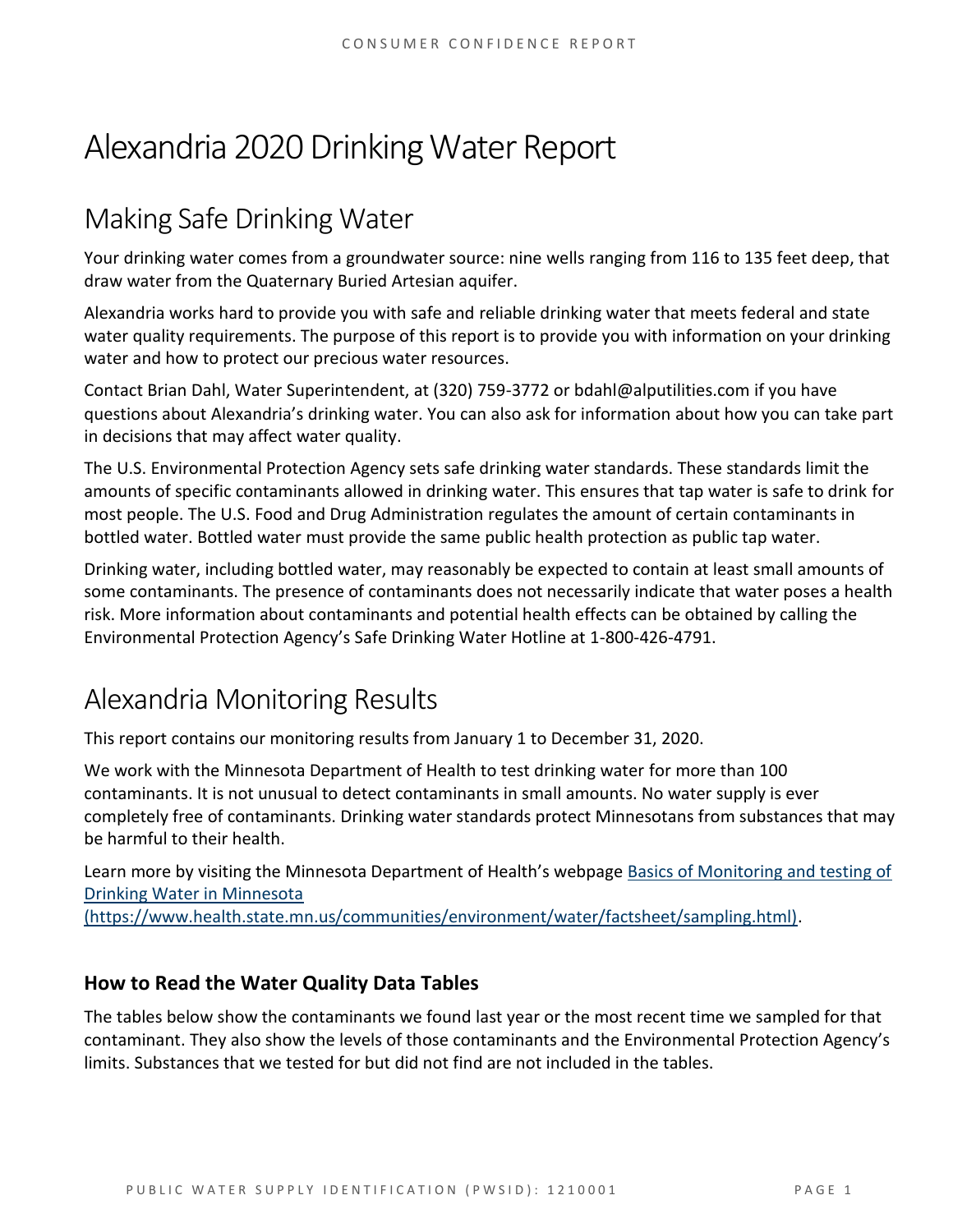We sample for some contaminants less than once a year because their levels in water are not expected to change from year to year. If we found any of these contaminants the last time we sampled for them, we included them in the tables below with the detection date.

We may have done additional monitoring for contaminants that are not included in the Safe Drinking Water Act. To request a copy of these results, call the Minnesota Department of Health at 651-201-4700 or 1-800-818-9318 between 8:00 a.m. and 4:30 p.m., Monday through Friday.

Some contaminants are monitored regularly throughout the year, and rolling (or moving) annual averages are used to manage compliance. Because of this averaging, there are times where the Range of Detected Test Results for the calendar year is lower than the Highest Average or Highest Single Test Result, because it occurred in the previous calendar year.

### **Definitions**

- **AL (Action Level)**: The concentration of a contaminant which, if exceeded, triggers treatment or other requirements which a water system must follow.
- **EPA:** Environmental Protection Agency
- **MCL (Maximum contaminant level)**: The highest level of a contaminant that is allowed in drinking water. MCLs are set as close to the MCLGs as feasible using the best available treatment technology.
- **MCLG (Maximum contaminant level goal)**: The level of a contaminant in drinking water below which there is no known or expected risk to health. MCLGs allow for a margin of safety.
- **MRDL (Maximum residual disinfectant level):** The highest level of a disinfectant allowed in drinking water. There is convincing evidence that addition of a disinfectant is necessary for control of microbial contaminants.
- **MRDLG (Maximum residual disinfectant level goal)**: The level of a drinking water disinfectant below which there is no known or expected risk to health. MRDLGs do not reflect the benefits of the use of disinfectants to control microbial contaminants.
- **N/A (Not applicable)**: Does not apply.
- **pCi/l (picocuries per liter)**: A measure of radioactivity.
- **ppb (parts per billion)**: One part per billion in water is like one drop in one billion drops of water, or about one drop in a swimming pool. ppb is the same as micrograms per liter (μg/l).
- **ppm (parts per million)**: One part per million is like one drop in one million drops of water, or about one cup in a swimming pool. ppm is the same as milligrams per liter (mg/l).
- **PWSID**: Public water system identification.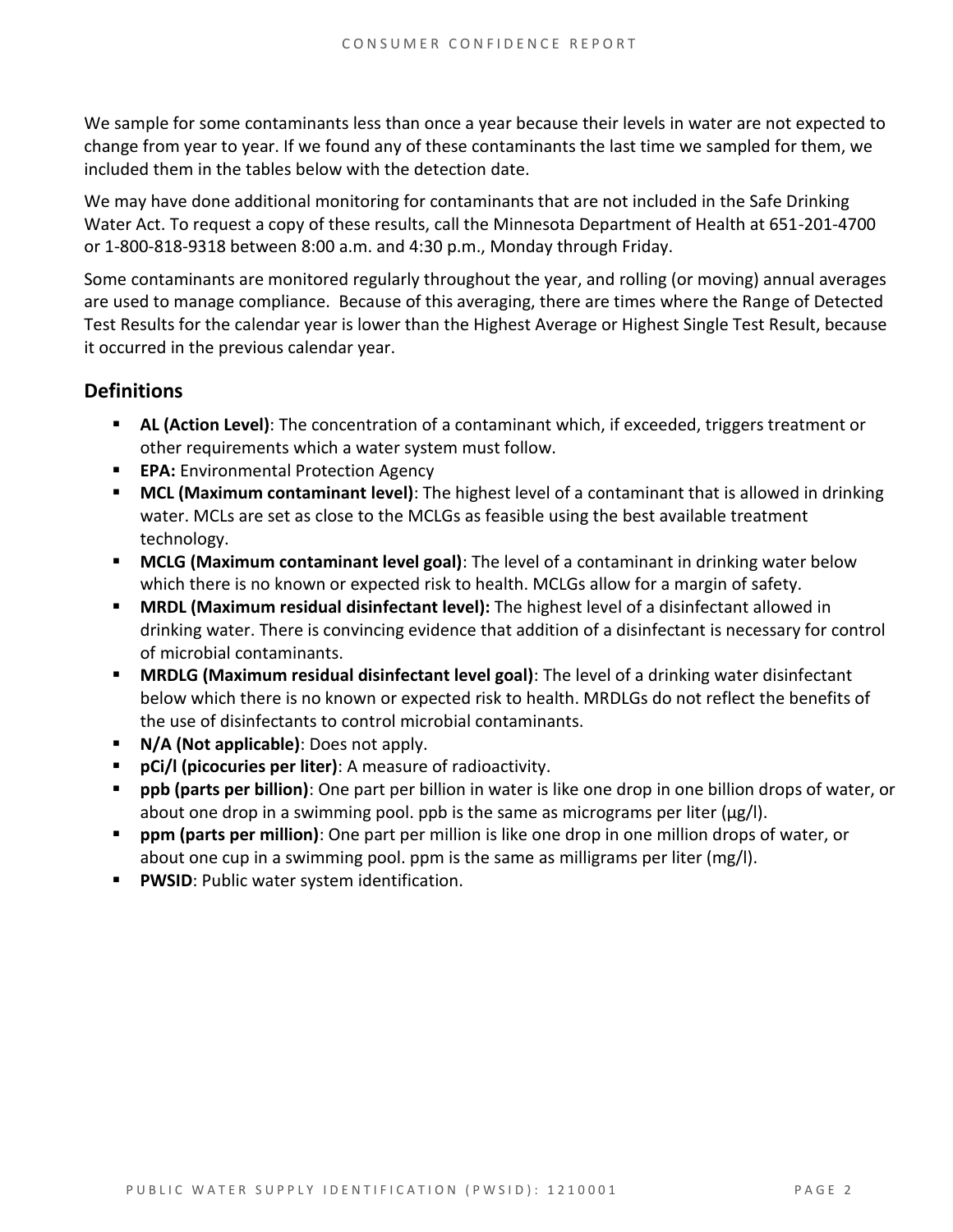# **Monitoring Results – Regulated Substances**

| LEAD AND COPPER - Tested at customer taps.                   |                                         |                                           |                                                   |                                                                             |                  |                                        |  |
|--------------------------------------------------------------|-----------------------------------------|-------------------------------------------|---------------------------------------------------|-----------------------------------------------------------------------------|------------------|----------------------------------------|--|
| <b>Contaminant</b> (Date, if<br>sampled in previous<br>year) | EPA's<br><b>Ideal</b><br>Goal<br>(MCLG) | EPA's<br><b>Action</b><br>Level           | 90% of<br><b>Results Were</b><br><b>Less Than</b> | <b>Number</b><br><b>of</b><br><b>Homes</b><br>with<br>High<br><b>Levels</b> | <b>Violation</b> | <b>Typical Sources</b>                 |  |
| Lead                                                         | 0 ppb                                   | 90% of<br>homes<br>less than<br>15 ppb    | $0.91$ ppb                                        | 0 out of<br>30                                                              | NO               | Corrosion of<br>household<br>plumbing. |  |
| Copper                                                       | 0 ppm                                   | 90% of<br>homes<br>less than<br>$1.3$ ppm | $0.75$ ppm                                        | 0 out of<br>30                                                              | NO.              | Corrosion of<br>household<br>plumbing. |  |

| <b>INORGANIC &amp; ORGANIC CONTAMINANTS - Tested in drinking water.</b> |                                         |                         |                                                                                    |                                                           |                  |                                                                                                          |  |
|-------------------------------------------------------------------------|-----------------------------------------|-------------------------|------------------------------------------------------------------------------------|-----------------------------------------------------------|------------------|----------------------------------------------------------------------------------------------------------|--|
| <b>Contaminant</b><br>(Date, if sampled<br>in previous year)            | EPA's<br><b>Ideal</b><br>Goal<br>(MCLG) | EPA's<br>Limit<br>(MCL) | <b>Highest</b><br><b>Average or</b><br><b>Highest Single</b><br><b>Test Result</b> | <b>Range of</b><br><b>Detected</b><br><b>Test Results</b> | <b>Violation</b> | <b>Typical Sources</b>                                                                                   |  |
| <b>Nitrate</b>                                                          | 10 ppm                                  | 10.4<br>ppm             | $0.43$ ppm                                                                         | N/A                                                       | NO.              | Runoff from fertilizer<br>use; Leaching from<br>septic tanks, sewage;<br>Erosion of natural<br>deposits. |  |
| <b>Barium</b><br>(07/25/18)                                             | 2 ppm                                   | 2 ppm                   | $0.16$ ppm                                                                         | N/A                                                       | NO.              | Discharge of drilling<br>wastes; Discharge<br>from metal refineries;<br>Erosion of natural<br>deposit.   |  |
| <b>Combined Radium</b><br>(2019)                                        | $0$ pCi/l                               | 5.4<br>pCi/l            | $1.2$ pCi/l                                                                        | N/A                                                       | <b>NO</b>        | Erosion of natural<br>deposits.                                                                          |  |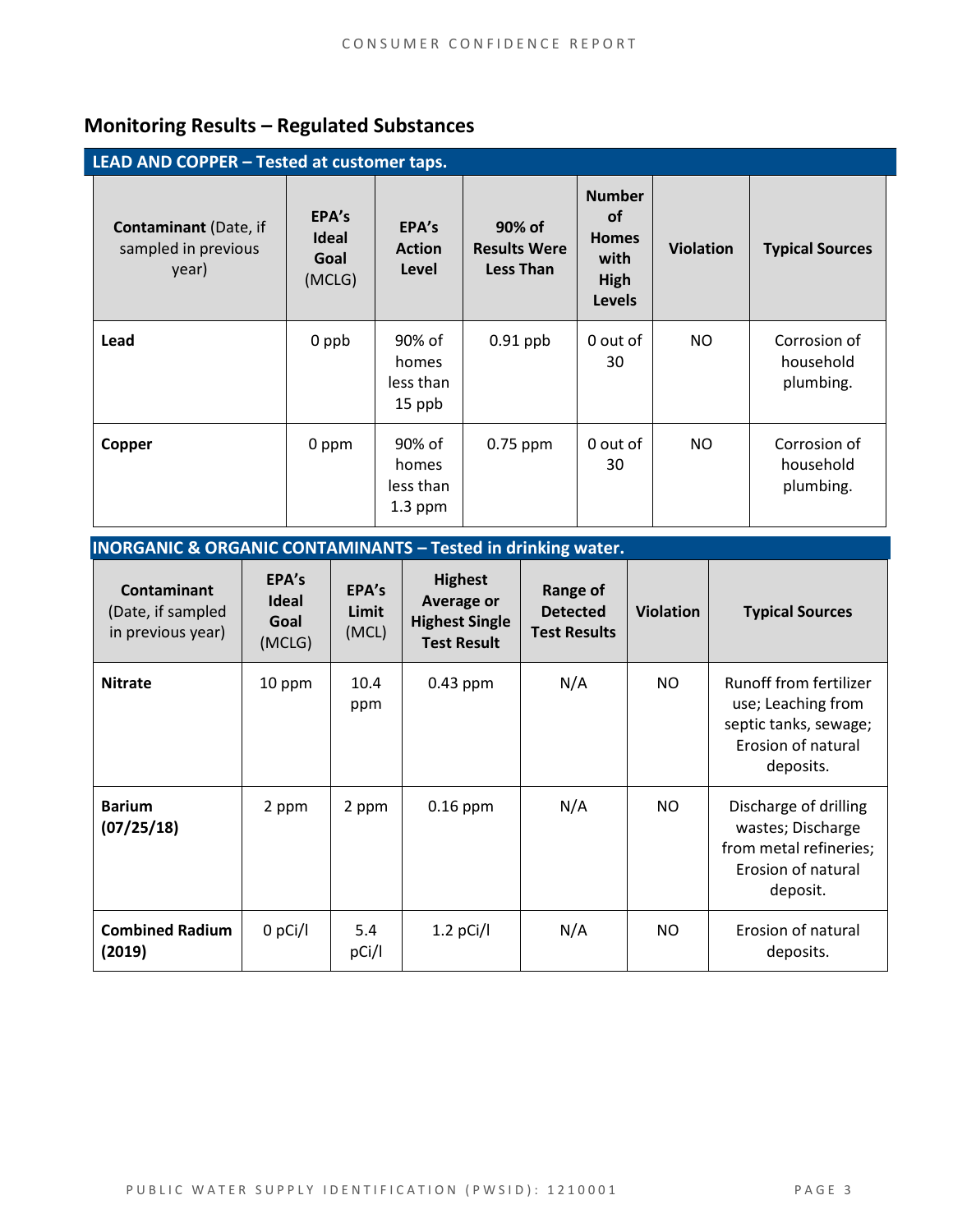| CONTAMINANTS RELATED TO DISINFECTION - Tested in drinking water. |                                               |                                    |                                                                                       |                                                    |                  |                                                  |  |
|------------------------------------------------------------------|-----------------------------------------------|------------------------------------|---------------------------------------------------------------------------------------|----------------------------------------------------|------------------|--------------------------------------------------|--|
| <b>Substance (Date, if</b><br>sampled in previous<br>year)       | <b>EPA's Ideal</b><br>Goal (MCLG<br>or MRDLG) | EPA's<br>Limit<br>(MCL or<br>MRDL) | <b>Highest</b><br>Average or<br><b>Highest</b><br><b>Single Test</b><br><b>Result</b> | Range of<br><b>Detected</b><br><b>Test Results</b> | <b>Violation</b> | <b>Typical Sources</b>                           |  |
| <b>Total</b><br><b>Trihalomethanes</b><br>(TTHMs)                | N/A                                           | 80 ppb                             | 64.1 ppb                                                                              | $29.10 -$<br>64.10 ppb                             | NO.              | By-product of<br>drinking water<br>disinfection. |  |
| <b>Total Haloacetic</b><br>Acids (HAA)                           | N/A                                           | 60 ppb                             | 9.8 ppb                                                                               | $8.10 - 9.80$<br>ppb                               | NO.              | By-product of<br>drinking water<br>disinfection. |  |
| <b>Total Chlorine</b>                                            | $4.0$ ppm                                     | $4.0$ ppm                          | $0.7$ ppm                                                                             | $0.54 - 0.87$<br>ppm                               | NO.              | Water additive<br>used to control<br>microbes.   |  |

Total HAA refers to HAA5

| <b>OTHER SUBSTANCES - Tested in drinking water.</b> |                                      |                         |                                                                                    |                                                    |                  |                                                                               |  |  |
|-----------------------------------------------------|--------------------------------------|-------------------------|------------------------------------------------------------------------------------|----------------------------------------------------|------------------|-------------------------------------------------------------------------------|--|--|
| Substance (Date,<br>if sampled in<br>previous year) | EPA's<br><b>Ideal Goal</b><br>(MCLG) | EPA's<br>Limit<br>(MCL) | <b>Highest</b><br><b>Average or</b><br><b>Highest Single</b><br><b>Test Result</b> | Range of<br><b>Detected</b><br><b>Test Results</b> | <b>Violation</b> | <b>Typical Sources</b>                                                        |  |  |
| <b>Fluoride</b>                                     | $4.0$ ppm                            | $4.0$ ppm               | $0.53$ ppm                                                                         | $0.42 - 0.66$<br>ppm                               | NO.              | Erosion of natural<br>deposits; Water<br>additive to promote<br>strong teeth. |  |  |

#### **Potential Health Effects and Corrective Actions (If Applicable)**

Fluoride: If your drinking water fluoride levels are below the optimal concentration range of 0.5 to 0.9 ppm, please talk with your dentist about how you can protect your teeth and your family's teeth from tooth decay and cavities. For more information, visit: MDH Drinking Water Fluoridation

(https://www.health.state.mn.us/communities/environment/water/com/fluoride.html). Fluoride is nature's cavity fighter, with small amounts present naturally in many drinking water sources. There is an overwhelming weight of credible, peer-reviewed, scientific evidence that fluoridation reduces tooth decay and cavities in children and adults, even when there is availability of fluoride from other sources, such as fluoride toothpaste and mouth rinses. Since studies show that optimal fluoride levels in drinking water benefit public health, municipal community water systems adjust the level of fluoride in the water to an optimal concentration between 0.5 to 0.9 parts per million (ppm) to protect your teeth. Fluoride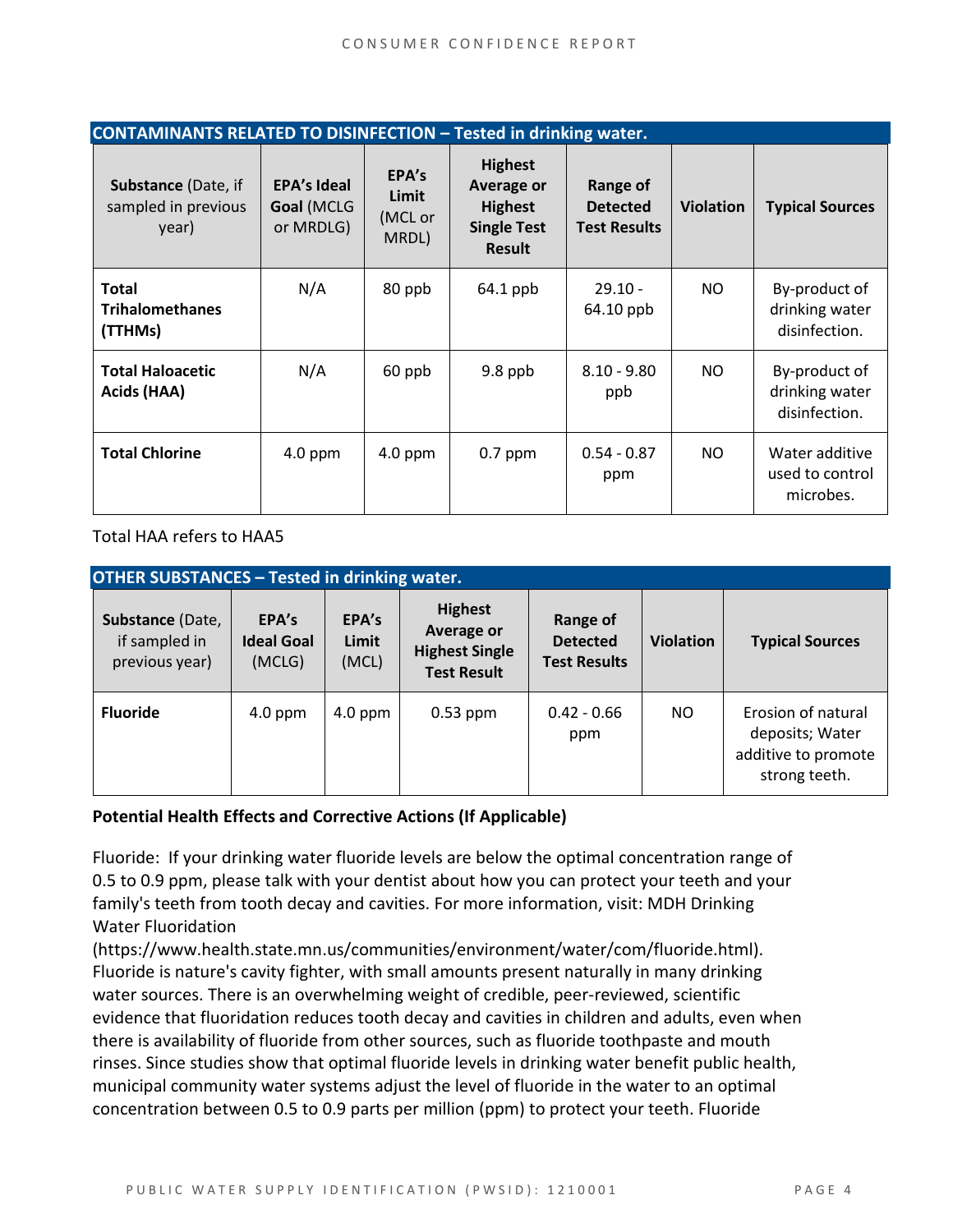levels below 2.0 ppm are not expected to increase the risk of a cosmetic condition known as enamel fluorosis.

### **Some People Are More Vulnerable to Contaminants in Drinking Water**

Some people may be more vulnerable to contaminants in drinking water than the general population. Immuno-compromised persons such as persons with cancer undergoing chemotherapy, persons who have undergone organ transplants, people with HIV/AIDS or other immune system disorders, some elderly, and infants can be particularly at risk from infections. The developing fetus and therefore pregnant women may also be more vulnerable to contaminants in drinking water. These people or their caregivers should seek advice about drinking water from their health care providers. EPA/Centers for Disease Control (CDC) guidelines on appropriate means to lessen the risk of infection by *Cryptosporidium* and other microbial contaminants are available from the Safe Drinking Water Hotline at 1-800-426-4791.

# Learn More about Your Drinking Water

### **Drinking Water Sources**

Minnesota's primary drinking water sources are groundwater and surface water. Groundwater is the water found in aquifers beneath the surface of the land. Groundwater supplies 75 percent of Minnesota's drinking water. Surface water is the water in lakes, rivers, and streams above the surface of the land. Surface water supplies 25 percent of Minnesota's drinking water.

Contaminants can get in drinking water sources from the natural environment and from people's daily activities. There are five main types of contaminants in drinking water sources.

- Microbial contaminants, such as viruses, bacteria, and parasites. Sources include sewage treatment plants, septic systems, agricultural livestock operations, pets, and wildlife.
- **Inorganic contaminants** include salts and metals from natural sources (e.g. rock and soil), oil and gas production, mining and farming operations, urban stormwater runoff, and wastewater discharges.
- **Pesticides and herbicides** are chemicals used to reduce or kill unwanted plants and pests. Sources include agriculture, urban stormwater runoff, and commercial and residential properties.
- **Organic chemical contaminants** include synthetic and volatile organic compounds. Sources include industrial processes and petroleum production, gas stations, urban stormwater runoff, and septic systems.
- Radioactive contaminants such as radium, thorium, and uranium isotopes come from natural sources (e.g. radon gas from soils and rock), mining operations, and oil and gas production.

The Minnesota Department of Health provides information about your drinking water source(s) in a source water assessment, including:

- How Alexandria is protecting your drinking water source(s);
- Nearby threats to your drinking water sources;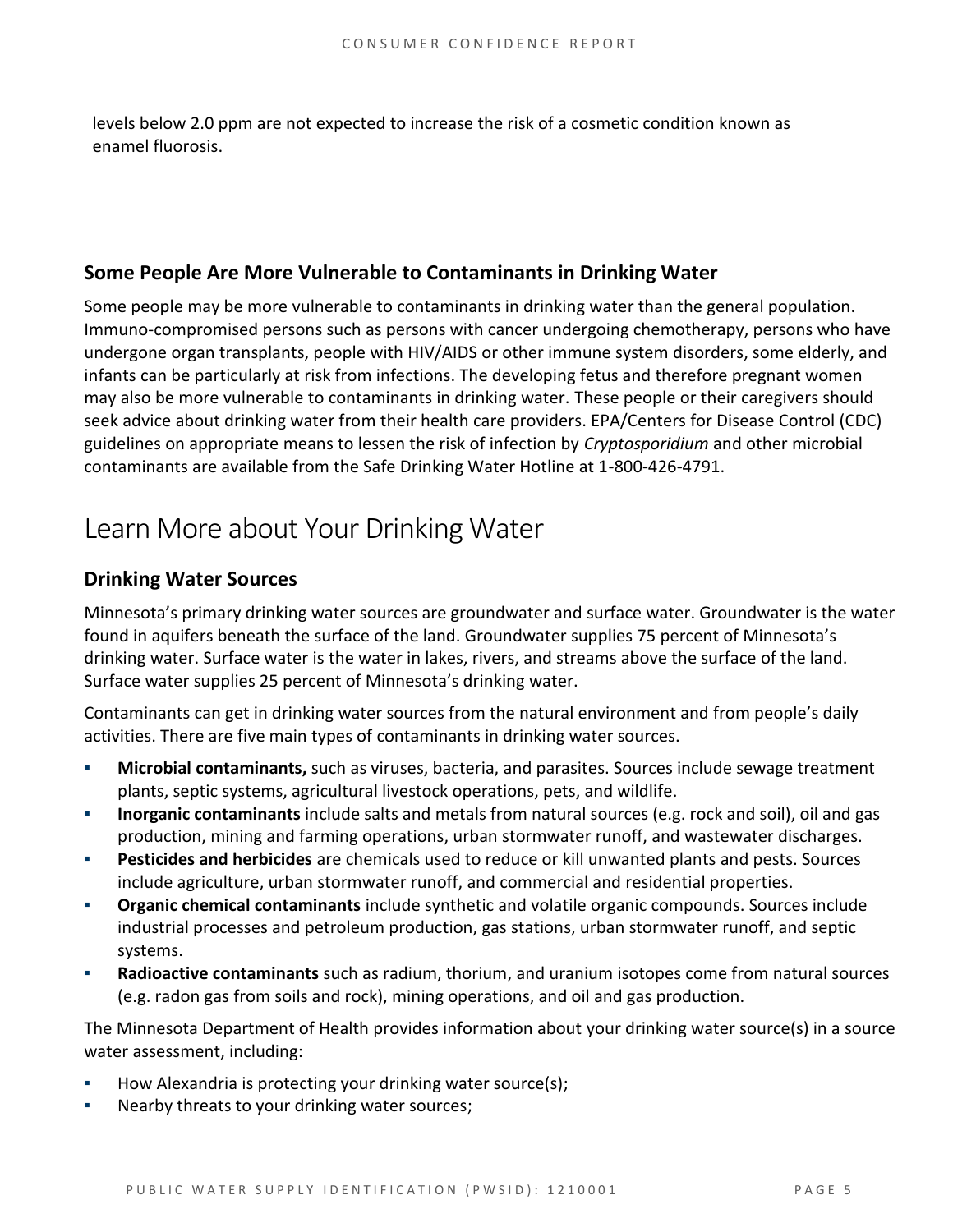How easily water and pollution can move from the surface of the land into drinking water sources, based on natural geology and the way wells are constructed.

Find your source water assessment at [Source Water Assessments](https://www.health.state.mn.us/communities/environment/water/swp/swa) 

[\(https://www.health.state.mn.us/communities/environment/water/swp/swa\)](https://www.health.state.mn.us/communities/environment/water/swp/swa) or call 651-201-4700 or 1- 800-818-9318 between 8:00 a.m. and 4:30 p.m., Monday through Friday.

## **Lead in Drinking Water**

You may be in contact with lead through paint, water, dust, soil, food, hobbies, or your job. Coming in contact with lead can cause serious health problems for everyone. There is no safe level of lead. Babies, children under six years, and pregnant women are at the highest risk.

Lead is rarely in a drinking water source, but it can get in your drinking water as it passes through lead service lines and your household plumbing system. Alexandria is responsible for providing high quality drinking water, but it cannot control the plumbing materials used in private buildings.

Read below to learn how you can protect yourself from lead in drinking water.

- 1. **Let the water run** for 30-60 seconds before using it for drinking or cooking if the water has not been turned on in over six hours. If you have a lead service line, you may need to let the water run longer. A service line is the underground pipe that brings water from the main water pipe under the street to your home.
	- You can find out if you have a lead service line by contacting your public water system, or you can check by following the steps at: [https://www.mprnews.org/story/2016/06/24/npr-find-lead](https://www.mprnews.org/story/2016/06/24/npr-find-lead-pipes-in-your-home)[pipes-in-your-home](https://www.mprnews.org/story/2016/06/24/npr-find-lead-pipes-in-your-home)
	- The only way to know if lead has been reduced by letting it run is to check with a test. If letting the water run does not reduce lead, consider other options to reduce your exposure.
- 2. **Use cold water** for drinking, making food, and making baby formula. Hot water releases more lead from pipes than cold water.
- 3. **Test your water.** In most cases, letting the water run and using cold water for drinking and cooking should keep lead levels low in your drinking water. If you are still concerned about lead, arrange with a laboratory to test your tap water. Testing your water is important if young children or pregnant women drink your tap water.
	- Contact a Minnesota Department of Health accredited laboratory to get a sample container and instructions on how to submit a sample: [Environmental Laboratory Accreditation Program](https://eldo.web.health.state.mn.us/public/accreditedlabs/labsearch.seam)  [\(https://eldo.web.health.state.mn.us/public/accreditedlabs/labsearch.seam\)](https://eldo.web.health.state.mn.us/public/accreditedlabs/labsearch.seam) The Minnesota Department of Health can help you understand your test results.
- 4. **Treat your water** if a test shows your water has high levels of lead after you let the water run.
	- Read about water treatment units: [Point-of-Use Water Treatment Units for Lead Reduction](https://www.health.state.mn.us/communities/environment/water/factsheet/poulead.html)  [\(https://www.health.state.mn.us/communities/environment/water/factsheet/poulead.html\)](https://www.health.state.mn.us/communities/environment/water/factsheet/poulead.html)

Learn more: